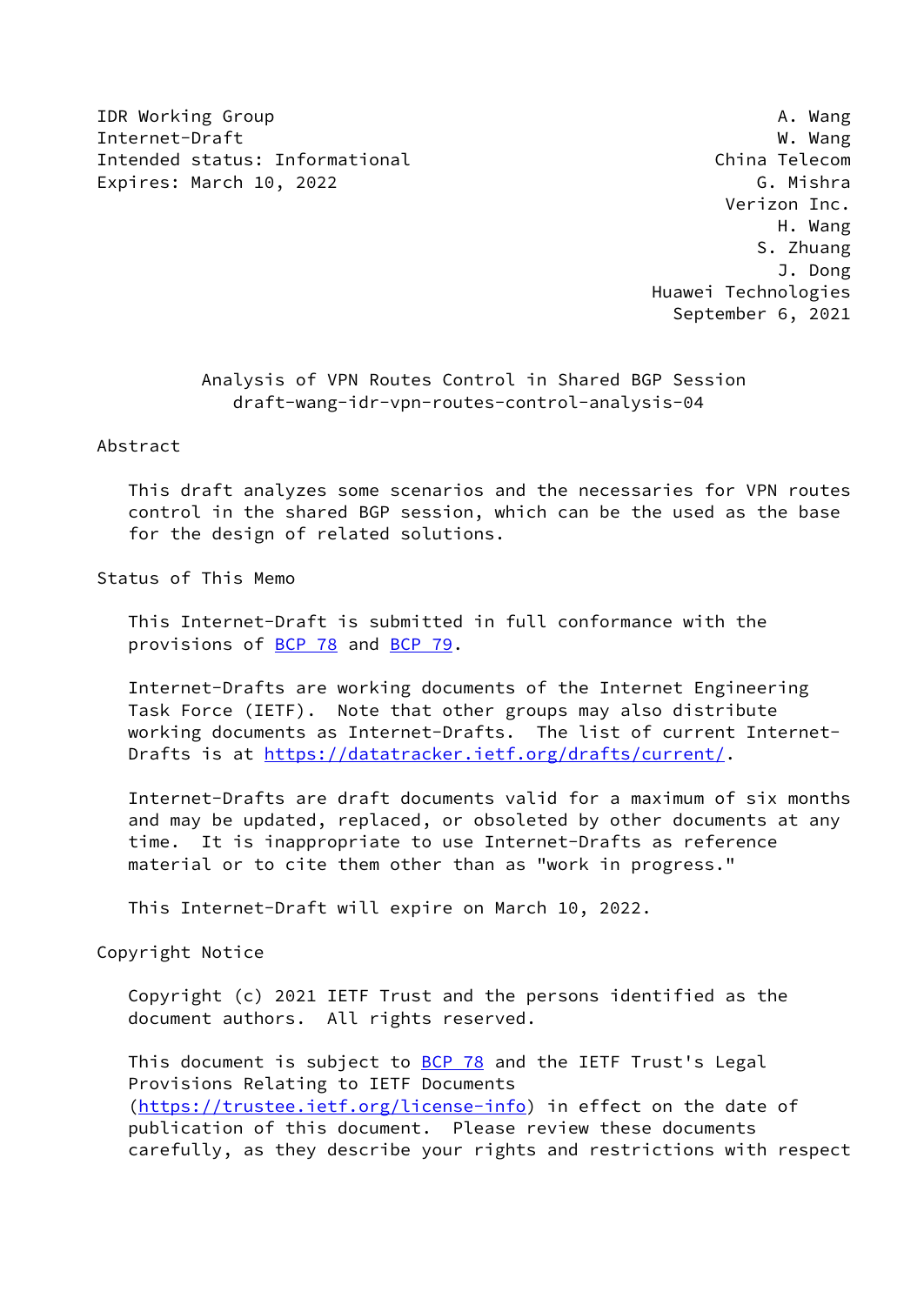<span id="page-1-1"></span>

| Internet-Draft | Analysis of VPN routes control |  |  | September 2021 |  |
|----------------|--------------------------------|--|--|----------------|--|
|----------------|--------------------------------|--|--|----------------|--|

 to this document. Code Components extracted from this document must include Simplified BSD License text as described in Section 4.e of the Trust Legal Provisions and are provided without warranty as described in the Simplified BSD License.

Table of Contents

|    | Conventions used in this document $\frac{2}{3}$                      |                            |
|----|----------------------------------------------------------------------|----------------------------|
| 3. |                                                                      | $\overline{\phantom{0}}^2$ |
| 4. | Inter-AS VPN Option B/AB Scenario                                    | $\overline{\mathbf{3}}$    |
| 5. | Inter-AS VPN Option C Scenario                                       | $\overline{4}$             |
| 6. | Intra-AS VPN RR Deployment Scenario 5                                |                            |
| 7. | VPN Routes Shared on one PE 6                                        |                            |
| 8. | Requirements for the solutions $\dots \dots \dots \dots \dots \dots$ |                            |
| 9. | Security Considerations 8                                            |                            |
|    |                                                                      |                            |
|    |                                                                      |                            |
|    |                                                                      | <u>8</u>                   |
|    |                                                                      |                            |
|    |                                                                      |                            |

## <span id="page-1-0"></span>[1](#page-1-0). Introduction

BGP Maximum Prefix feature [[RFC4486\]](https://datatracker.ietf.org/doc/pdf/rfc4486) is often used at the network boundary to control the number of prefixes to be injected into the network. But for some scenarios when the VPN routes from several VRFs are advertised via one shared BGP session, there is lack of appropriate methods to control the flooding of VPN routes within one VRF to overwhelm the process of VPN routes in other VRFs. That is to say, the excessive VPN routes advertisement should be controlled individually for each VRF in such shared BGP session.

 The following sections analyzes the scenarios that are necessary to such mechanism.

<span id="page-1-2"></span>[2](#page-1-2). Conventions used in this document

 The key words "MUST", "MUST NOT", "REQUIRED", "SHALL", "SHALL NOT", "SHOULD", "SHOULD NOT", "RECOMMENDED", "MAY", and "OPTIONAL" in this document are to be interpreted as described in  $[REC2119]$ .

<span id="page-1-3"></span>[3](#page-1-3). Terminology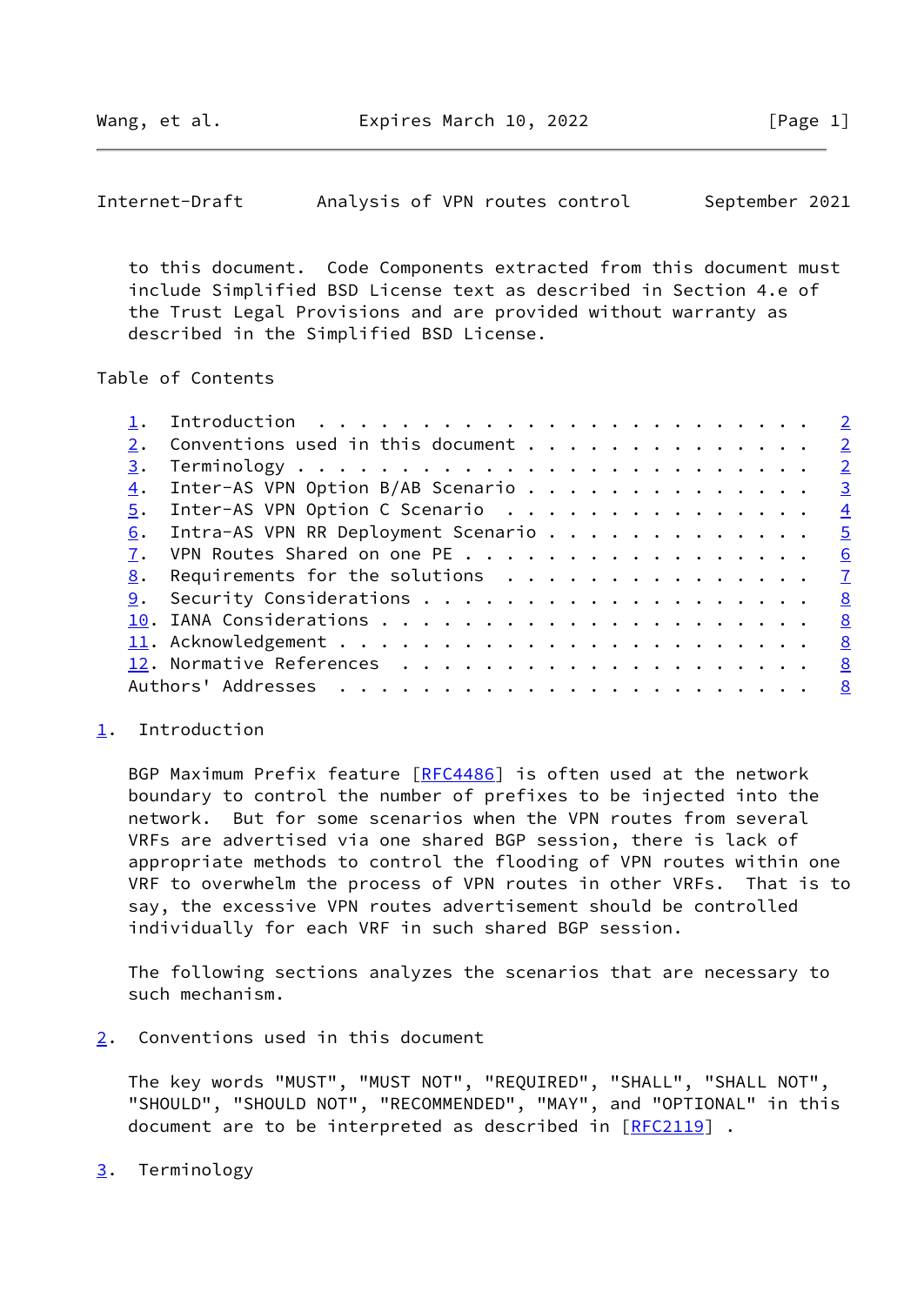The following terms are defined in this draft:

o RD: Route Distinguisher, defined in [\[RFC4364](https://datatracker.ietf.org/doc/pdf/rfc4364)]

Wang, et al. **Expires March 10, 2022** [Page 2]

<span id="page-2-1"></span>Internet-Draft Analysis of VPN routes control September 2021

- o RR: Router Reflector, provides a simple solution to the problem of IBGP full mesh connection in large-scale IBGP implementation.
- o VRF: Virtual Routing Forwarding, a virtual routing table based on VPN instance.
- <span id="page-2-0"></span>[4](#page-2-0). Inter-AS VPN Option B/AB Scenario

 For inter-AS VPN deployment option B/AB scenario, as described in Figure 1, there is one BGP session between ASBR1 and ASBR2, which is used to advertise the VPN routes from VPN1 and VPN2 VRF. Normally the operator will deploy the BGP maximum prefixes feature under different address families between the ASBR1 and ASBR2, but the threshold must be set very high to cope with the situation when all the VRFs in each family reach their VPN routes limit simultaneously. In case VPN routes in only one of VRF, for example VPN1 in PE3, advertises excess VPN routes(with RD set to RD31 and RT import/export set to RT1. Configurations on other PEs are similar) into the network, but VPN routes advertisement in other VRFs are in normal, the prefix bar set between the ASBRs will not take effect. Such excessive VPN routes will be advertised into the AS1, to PE1 and PE2 respectively.

PE1 in this example, provides the services for VPN2 at the same time. If it receives the excessive VPN routes for VPN1 from ASBR1, although such VPN routes have exceeded the limit within the VRF VPN1, it can't break the BGP session with ASBR1 directly, because the VPN prefix limit is to prevent a flood from errors or other issues but does not prevent the device from being overwhelmed and resources exhausted.

 All it can do is to receive and process the excessive BGP updates continuously, parse the excessive VPN routes for VPN1 and drop it, extract the VPN routes for VPN2 and install it.

 Doing so can certainly influence the performance of PE1 to serve the other VPN services on it, considering that there are hundreds of VRFs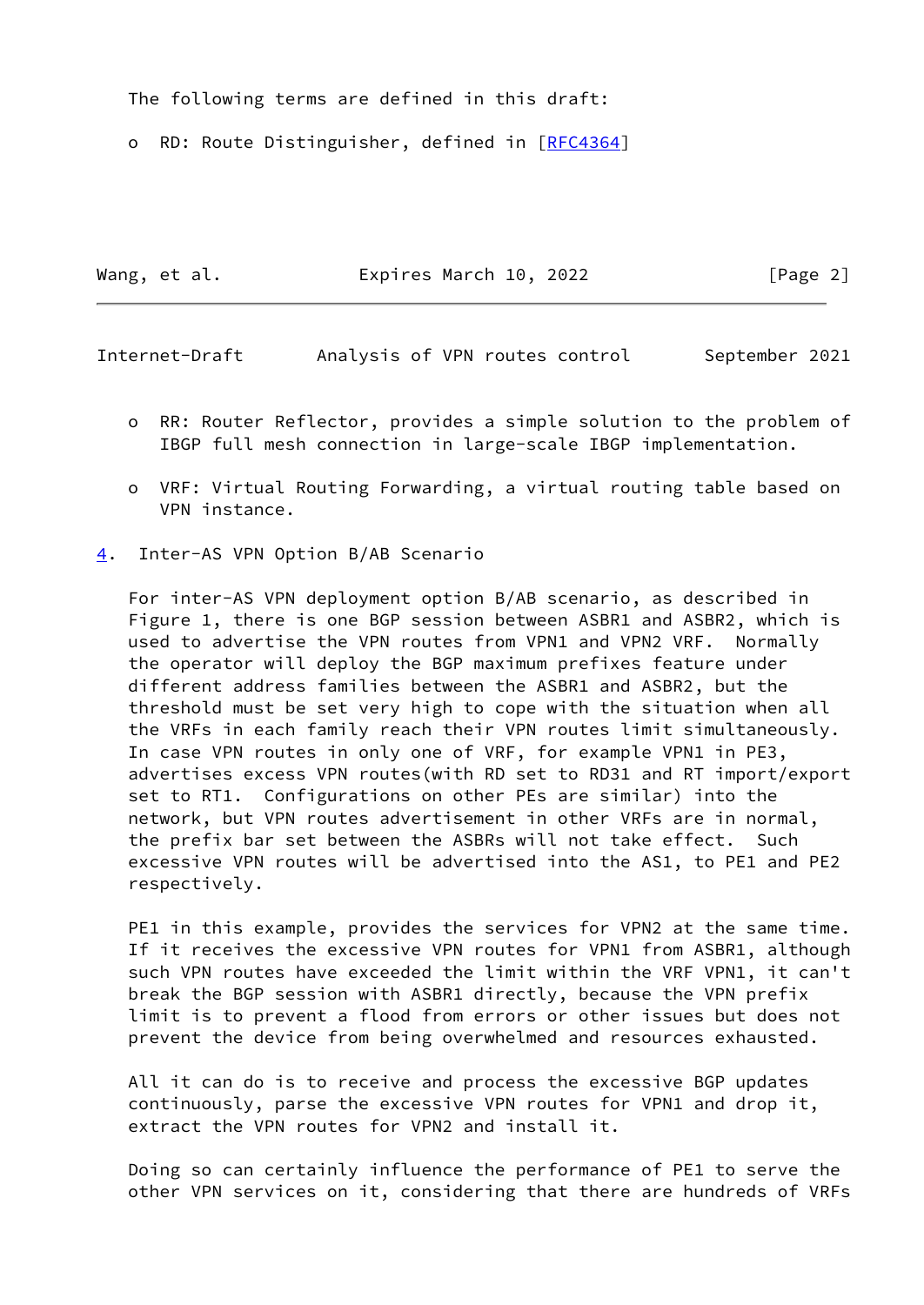deployed on it.

 PE1 should have the capability to control the advertisement of specified excessive VPN routes from its BGP peer. The ASBR should also have such capability.

 The excessive VPN routes may carry just one RT(for example in VPN1 on PE3), or carry more than one RTs(for example in VPN2 on PE3). Such excessive VPN routes may be imported into one VRF(for example VPN1 on PE1) or more than one VRFs(for example both VPN2 and VPN3 import the VPN routes with RD32, which has attached RT2 and RT3 together when they are advertised)

<span id="page-3-1"></span>

| Wang, et al.                                                                        | Expires March 10, 2022         | [Page 3]                                                                                                |
|-------------------------------------------------------------------------------------|--------------------------------|---------------------------------------------------------------------------------------------------------|
| Internet-Draft                                                                      | Analysis of VPN routes control | September 2021                                                                                          |
| +---------+<br>PE1<br>VPN1(RD11, RT1)<br>VPN2 (RD12, RT2)<br>VPN3(RD3, RT3)         | MP-EBGP<br>--------<br>ASBR1   | +--------<br>PE3<br>+-----<br>/VPN1(RD31,RT1)<br>$+-----++/ VPN2 (RD32, RT2, RT3)$<br>ASBR <sub>2</sub> |
| ---------+/<br>PE <sub>2</sub><br>-------<br>VPN1(RD21,RT1)<br>VPN2(RD2,RT2)<br>AS1 |                                | PE4<br>VPN2 (RD42, RT2)<br>VPN3(RD3, RT3)<br>AS <sub>2</sub>                                            |

Figure 1: The Option B/Option AB cross-domain scenario

## <span id="page-3-0"></span>[5](#page-3-0). Inter-AS VPN Option C Scenario

 For inter-AS VPN deployment option C scenario, as that described in Figure 2, there is one BGP session between RR1 and RR2, which is used to advertise the VPN routes from all the VRFs that located on the edge routers(PE1 and PE2). The BGP maximum prefix bar can't also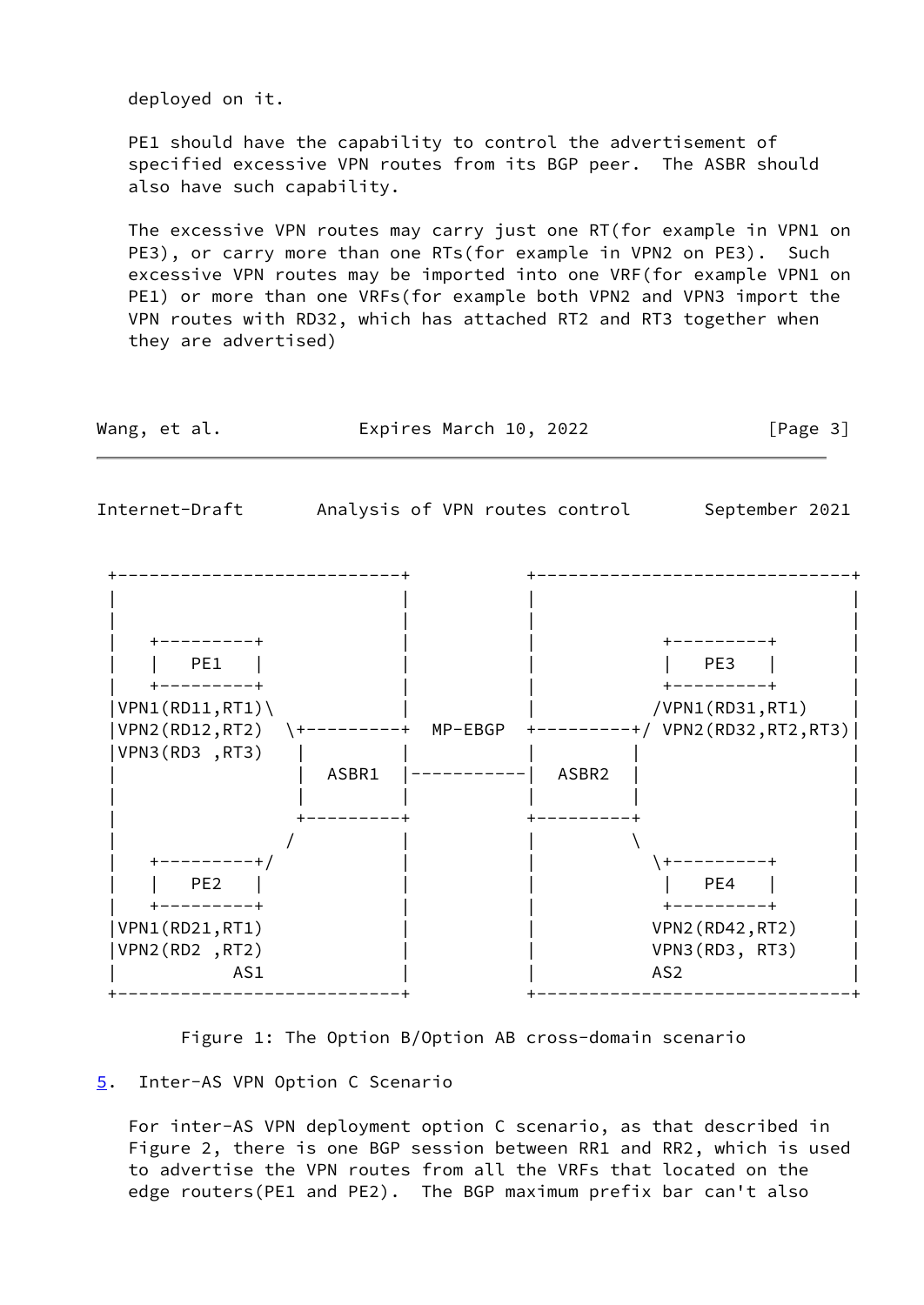prevent the excessive advertisement of VPN routes in one VRF, and such abnormal behavior in one VRF can certainly influence the performances of PEs to serve other normal VRFs.

 PE and RR should all have some capabilities to control the specified excessive VPN routes to be advertised from its upstream BGP peer.



<span id="page-4-1"></span>Internet-Draft Analysis of VPN routes control September 2021



Figure 2: The Option C cross-domain scenario

<span id="page-4-0"></span>[6](#page-4-0). Intra-AS VPN RR Deployment Scenario

 For intra-AS VPN deployment, as depicted in Figure 3, if the RR is present, the above excess VPN routes advertisement churn can also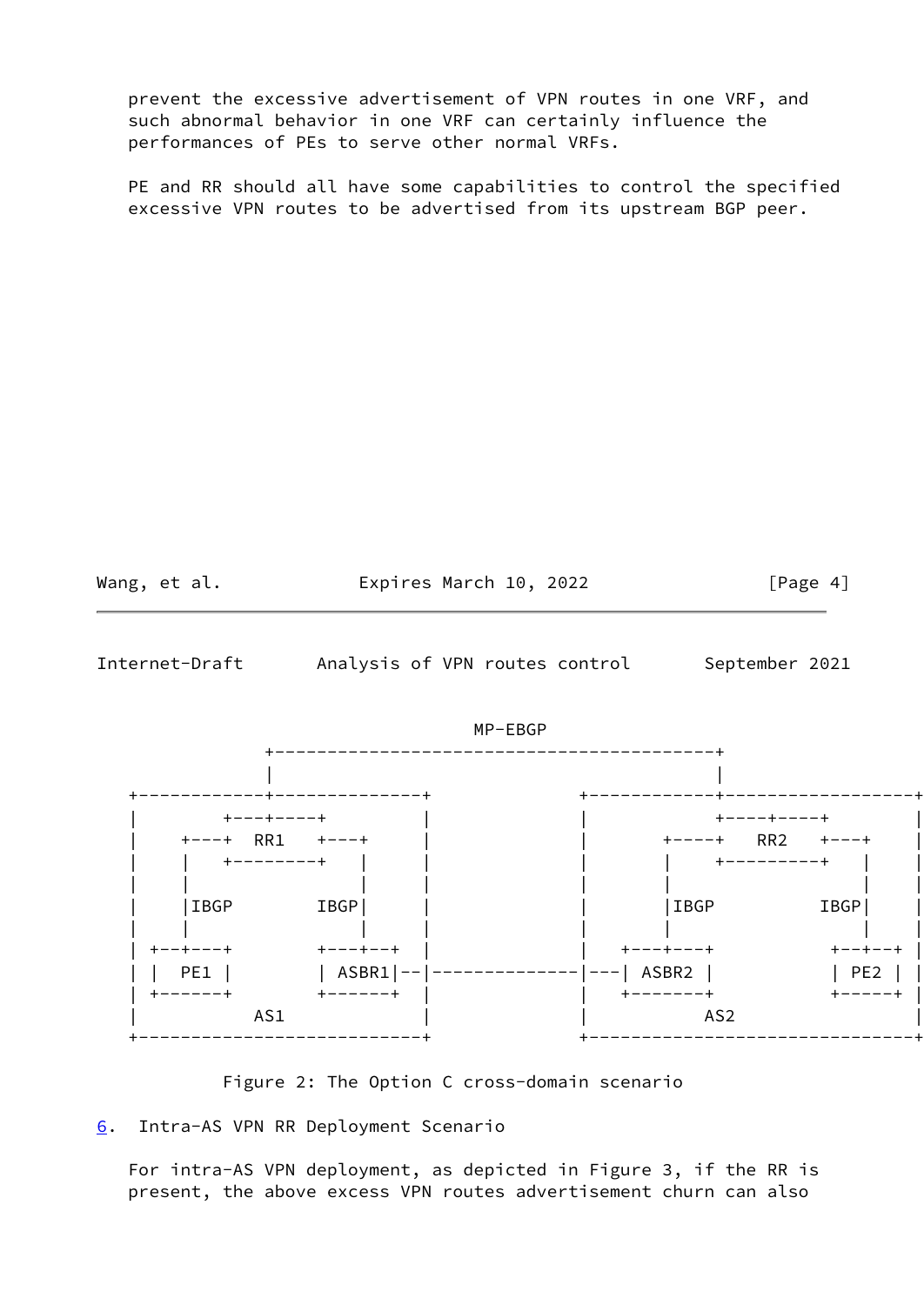occurs. For example, if PE3 receives excessive VPN routes for VPN1 VRF(there may be several reasons for this to occur, for example, multiple CEs connect to PE3 advertising routes simultaneously causing a wave of routes, redistribution from VRF to VRF, or from GRT to VRF on PE3 etc.), it will advertise such excessive VPN routes to RR and then to PE1. The BGP session between RR and PE3, and the BGP session between RR and PE1 can't prevent this to occur.

 The RD in each VPN may be allocated and unique for each VPN on each PE(as example VPN1 in Figure 3), or only unique for each VPN(as example VPN2 in Figure 3).

 Each VPN may be associated with one or more RTs. The excessive VPN routes may have only one RT(for example, the excessive VPN routes from PE3 has the RD equal to RD31 and RT is set only to RT1)

When PE1 in this figure receives such excessive VPN routes, it can only process them, among the other normal BGP updates. This can certainly influence process of VPN routes for other normal services, the consequences on the receiving PE1 may be the one or more of the followings:

 a) PE1 can't process a given number of routes in time period X leading to dropping of routes

| Wang, et al. | Expires March 10, 2022 | [Page 5] |
|--------------|------------------------|----------|
|              |                        |          |

<span id="page-5-0"></span>Internet-Draft Analysis of VPN routes control September 2021

 b) Delayed processing that may result in an incomplete number of inputs to the BGP Best Path decision.

 c) L3VPN customers experiencing an incorrect VPN specification for some time period Y.

 d) The convergence of control plane processing impacts the traffic forwarding

 PE and RR should all have some capabilities to control the specified excessive VPN routes to be advertised from its upstream BGP peer.

 +-----------------------------------------------+ | +---------+ +---------+ | | | PE1 | | PE4 | |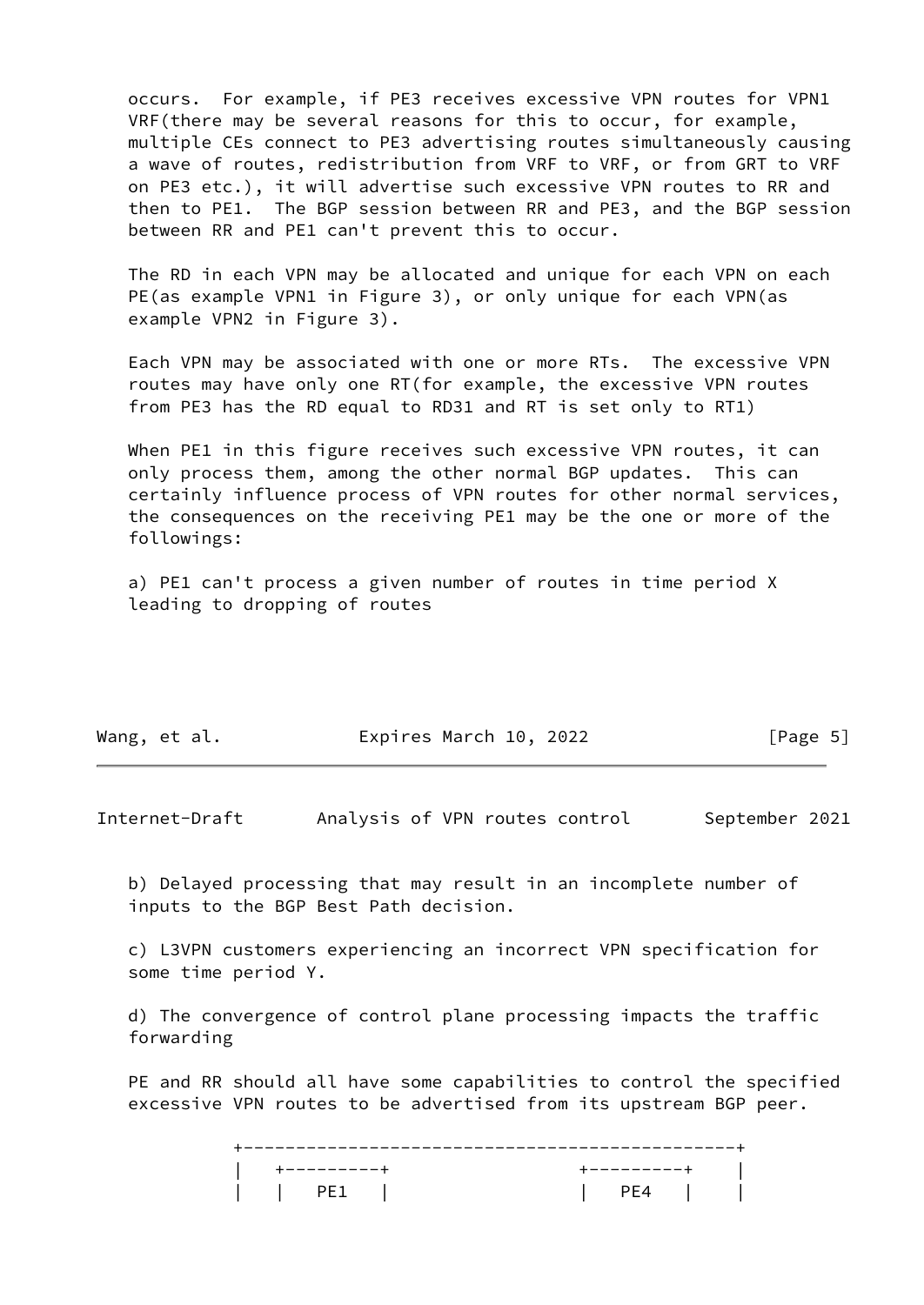

Figure 3: Intra-AS VPN RR deployment scenario

<span id="page-6-0"></span>[7](#page-6-0). VPN Routes Shared on one PE

 The scenarios described above are mainly in device level, that is to say, if the receiving PE has some mechanism to control the excess VPN routes advertisement from its BGP neighbor, the failure churn effect can be controlled then. But there are also situations that the granular control should be took place within the receiving PE itself.

 Figure 4 below describes such scenario. There are four VRFs on PE, and three of them import the same VPN routes that carry route target RT3. Such deployment can occur in the inter-VRF communication scenario. If the threshold of VPN route-limit for these VRFs is set different, for example, are max-vpn-routes-vrf1, max-vpn-routes-vrf2, max-vpn-routes-vrf3, max-vpn-routes-vrf4 respectively, and these

| Wang, et al. | Expires March 10, 2022 | [Page 6] |
|--------------|------------------------|----------|
|              |                        |          |

<span id="page-6-1"></span>Internet-Draft Analysis of VPN routes control September 2021

 values have the following order, as max-vpn-routes-vrf1<max-vpn routes-vrf2< max-vpn-routes-vrf3<max-vpn-routes-vrf4.

 If the VPN routes that associates with RT3 is overwhelming, the VRF1 will reach its maximum VPN threshold first. At such stage, the PE device can't send the control message to its BGP neighbor on behalf of all the VRFs on it, because other VRFs have still the desire to receive such VPN routes and have the capacities to store them.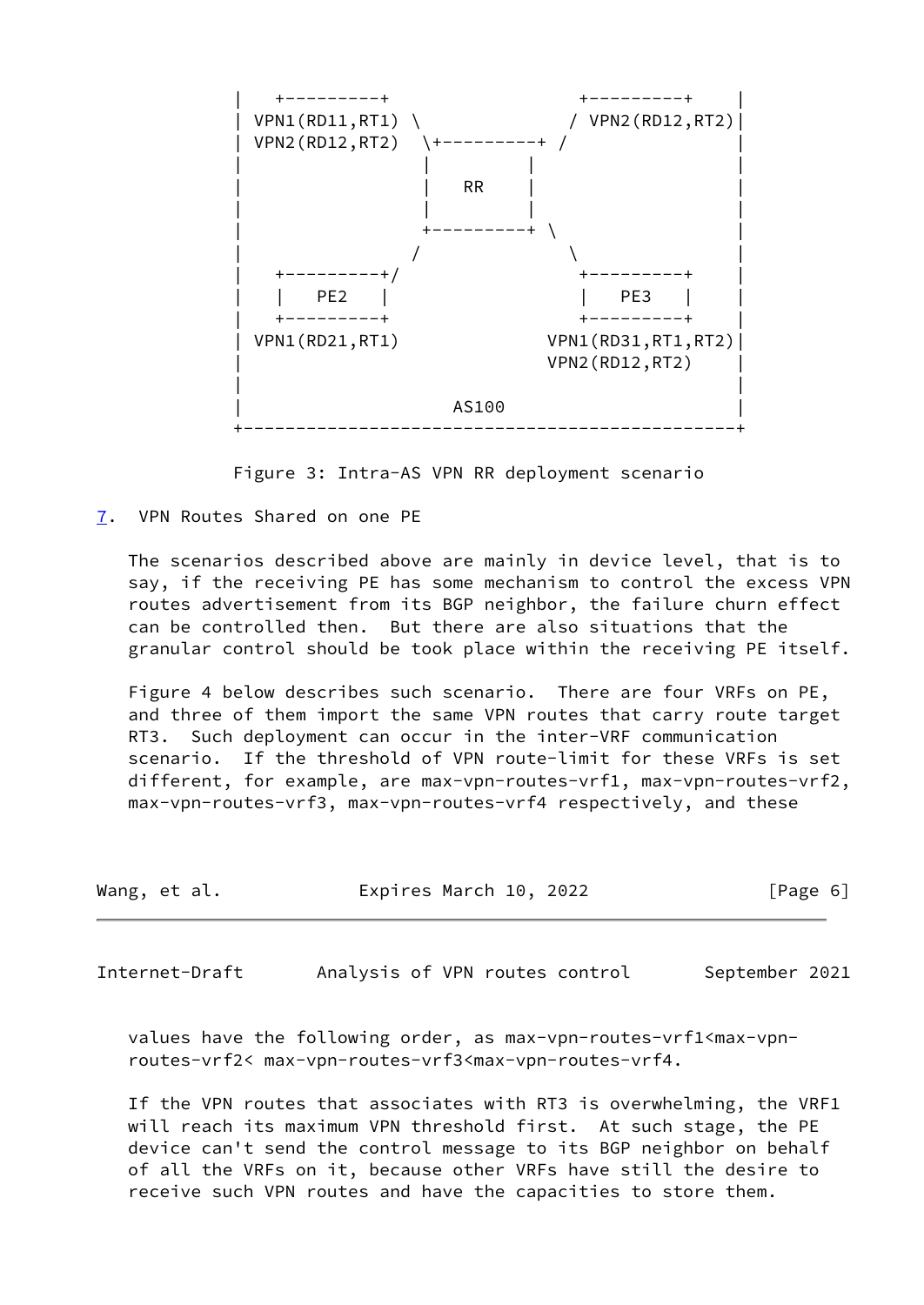In such situation, the PE device should have some mechanisms to control the distribution of global VPN routes to its individual VRF table. Only when all of VRFs on it don't want some VPN routes, then the PE device can send the VPN routes filter control message to its BGP neighbor (RR in this example).



Figure 4: The scenario of several VRFs in a PE import VPN routes carries the sa

<span id="page-7-0"></span>[8](#page-7-0). Requirements for the solutions

.

 Based on the above scenarios description, the potential solutions should meet the following requirements:

 a) The control message for the specified VPN routes should be triggered automatically upon the excessive VPN routes reach its limit.

 b) The control message should be sent only out the device when all the VRFs on it can't or don't want to process it, or the process of such excessive routes has exceed its own capability.

| Wang, et al. | Expires March 10, 2022 | [Page 7] |
|--------------|------------------------|----------|
|--------------|------------------------|----------|

<span id="page-7-1"></span>Internet-Draft Analysis of VPN routes control September 2021

c) For RR devices, such control message should be only flooded to its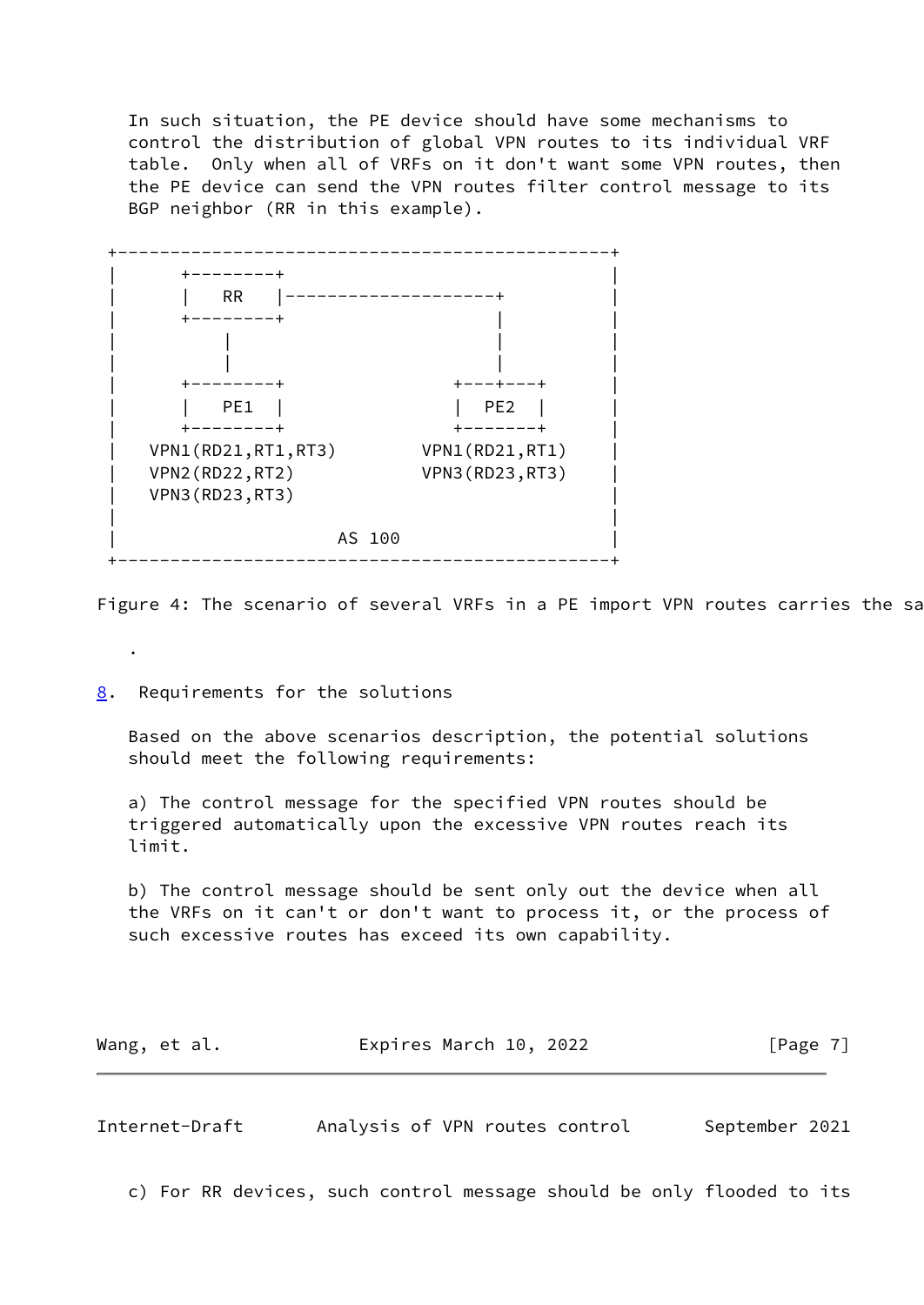upstream BGP neighbor when all its clients can't or don't want to process it, or the process of such excessive routes has exceed its own capability.

 d) For ASBR devices, such control message should be only flooded to its upstream BGP neighbor when all its downstream BGP peers can't or don't want to process it, or the process of such excessive routes has exceed its own capability.

 e) The trigger and removal of such control message should avoid the possible flapping of excessive VPN routes advertisement.

<span id="page-8-0"></span>[9](#page-8-0). Security Considerations

TBD.

<span id="page-8-1"></span>[10.](#page-8-1) IANA Considerations

This document requires no IANA considerations.

<span id="page-8-2"></span>[11.](#page-8-2) Acknowledgement

 Thanks Robert Raszuk, Jim Uttaro, Jakob Heitz, Shuanglong Chen, Enke Chen and Srihari Sangli for their valuable comments and discussions of scenarios described in this draft.

- <span id="page-8-3"></span>[12.](#page-8-3) Normative References
	- [RFC2119] Bradner, S., "Key words for use in RFCs to Indicate Requirement Levels", [BCP 14](https://datatracker.ietf.org/doc/pdf/bcp14), [RFC 2119](https://datatracker.ietf.org/doc/pdf/rfc2119), DOI 10.17487/RFC2119, March 1997, <[https://www.rfc-editor.org/info/rfc2119>](https://www.rfc-editor.org/info/rfc2119).
	- [RFC4364] Rosen, E. and Y. Rekhter, "BGP/MPLS IP Virtual Private Networks (VPNs)", [RFC 4364](https://datatracker.ietf.org/doc/pdf/rfc4364), DOI 10.17487/RFC4364, February 2006, [<https://www.rfc-editor.org/info/rfc4364](https://www.rfc-editor.org/info/rfc4364)>.
	- [RFC4486] Chen, E. and V. Gillet, "Subcodes for BGP Cease Notification Message", [RFC 4486](https://datatracker.ietf.org/doc/pdf/rfc4486), DOI 10.17487/RFC4486, April 2006, [<https://www.rfc-editor.org/info/rfc4486](https://www.rfc-editor.org/info/rfc4486)>.

Authors' Addresses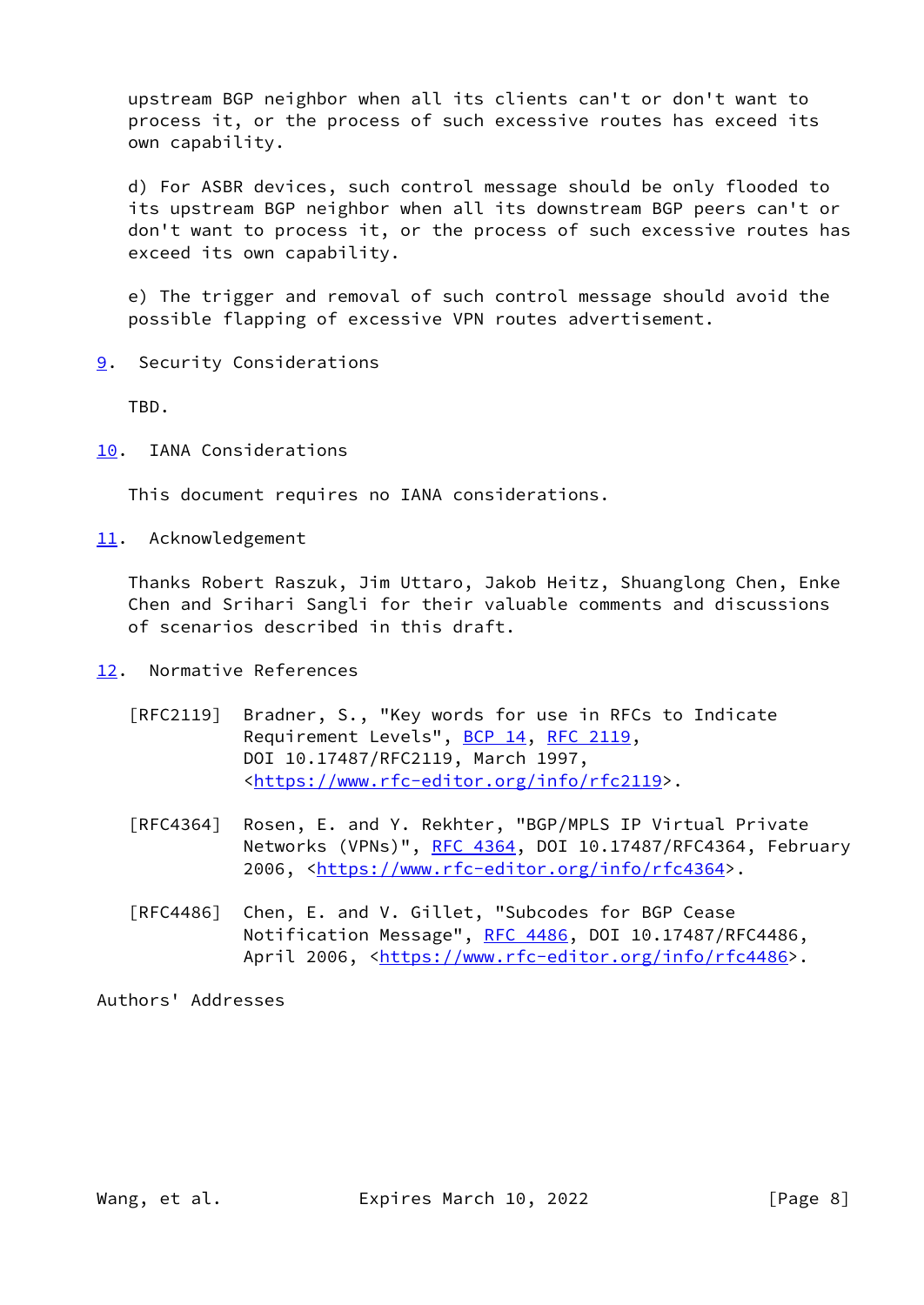Internet-Draft Analysis of VPN routes control September 2021 Aijun Wang China Telecom Beiqijia Town, Changping District Beijing, Beijing 102209 China Email: wangaj3@chinatelecom.cn Wei Wang China Telecom Beiqijia Town, Changping District Beijing, Beijing 102209 China Email: wangw36@chinatelecom.cn Gyan S. Mishra Verizon Inc. 13101 Columbia Pike Silver Spring MD 20904 United States of America Phone: 301 502-1347 Email: gyan.s.mishra@verizon.com Haibo Wang Huawei Technologies Huawei Building, No.156 Beiqing Rd. Beijing, Beijing 100095 China Email: rainsword.wang@huawei.com Shunwan Zhuang Huawei Technologies Huawei Building, No.156 Beiqing Rd. Beijing, Beijing 100095 China Email: zhuangshunwan@huawei.com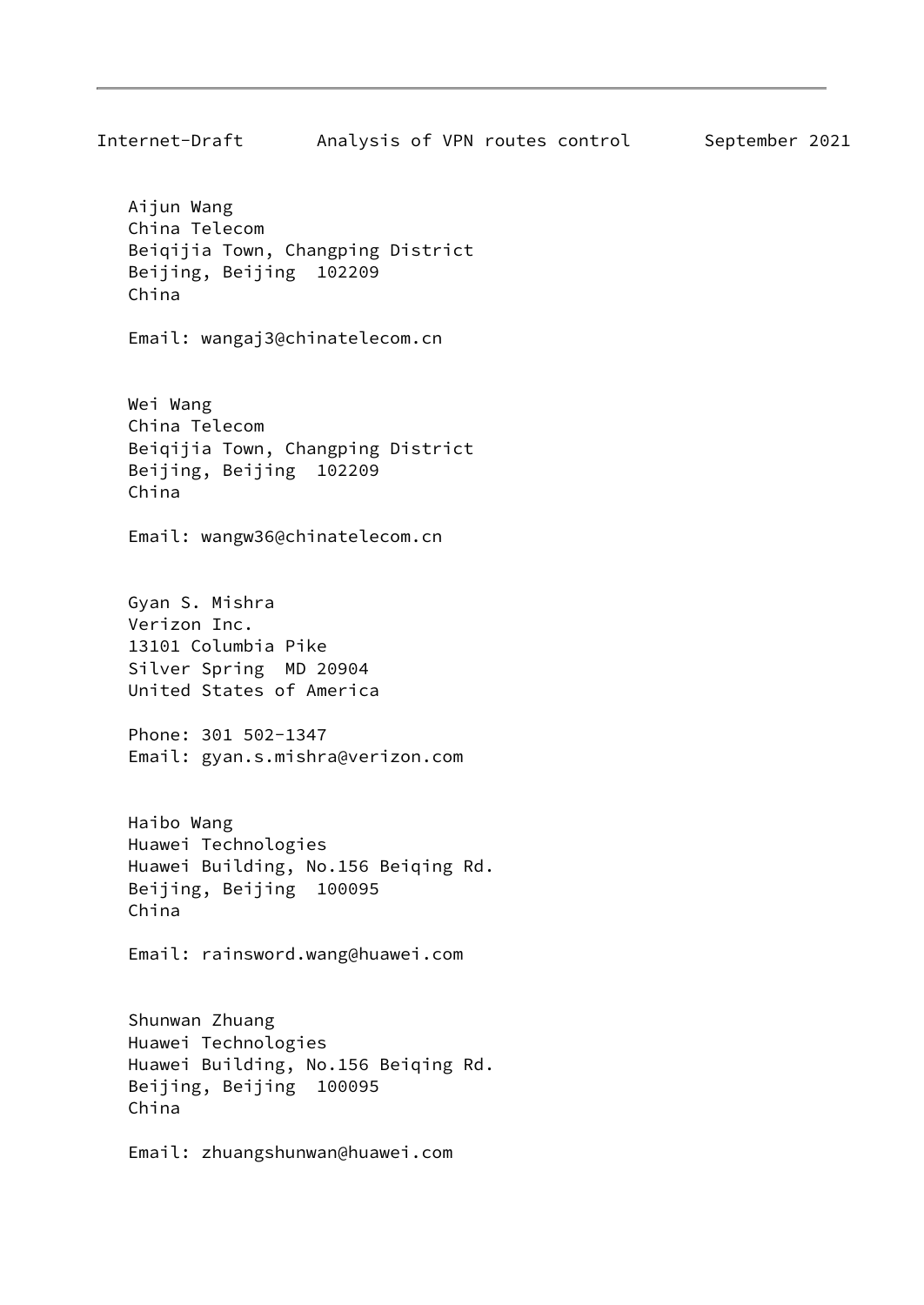## Internet-Draft Analysis of VPN routes control September 2021

 Jie Dong Huawei Technologies Huawei Building, No.156 Beiqing Rd. Beijing, Beijing 100095 China

Email: jie.dong@huawei.com